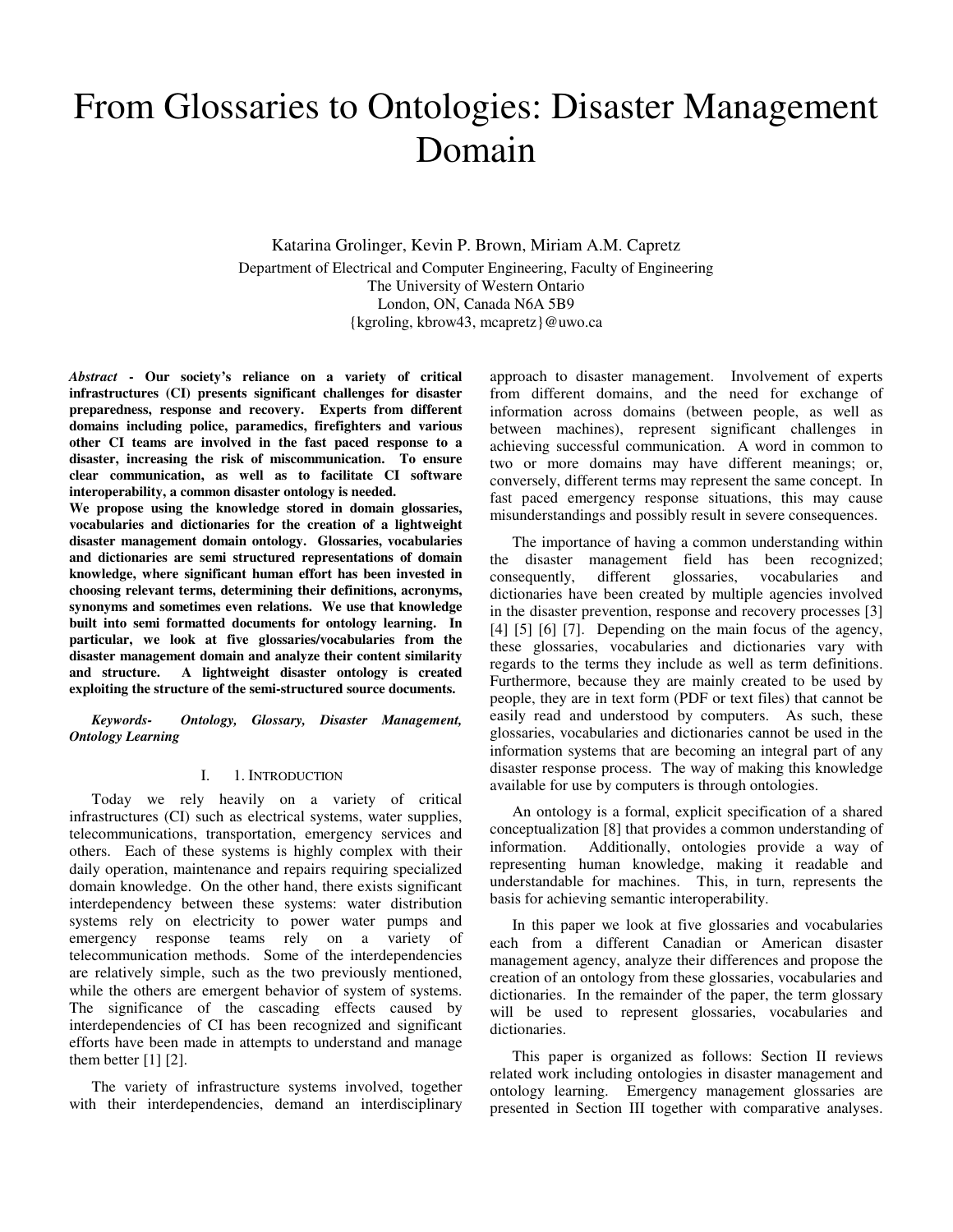Section IV describes ontology creation from glossaries and the conclusions and future work are presented in Section V.

### II. RELATED WORK

The main directions of research efforts related to CI interdependencies are: research dealing with analyzing past incidents that involved CI interdependencies [1] [2], studying infrastructure interdependencies through the use of simulators [9] [10] [11] and ontologies in disaster management [12] [13]. Particularly relevant to our work is the work on ontologies.

Peng et al. [12] propose the Emergency Case Ontology Model (ECOM) as a way of organizing the emergency case knowledge by taking into consideration relations among emergency cases. The proposed model handles heterogeneity among different earthquake disasters, but it is earthquake specific and does not consider other emergencies.

Castorini et al. [13] propose the Knowledge Base System (KBS) founded on ontologies with the main goal of modeling CI and their interdependencies. The proposed framework consists of: MKIONT (Meta Knowledge Infrastructure ONTology) which defines a template for conceptualization; IONT (Infrastructure ONTology) which represents knowledge of a specific CI domain (e.g. water distribution or telecommunication); FONT (Federation ONTology) which describes interactions between infrastructures and the Gateway which provides a connection between the KBS and domain simulators.

Another field relevant to this work is ontology learning, which is the process of building an ontology from scratch by enriching, or adapting an existing ontology in a semi-automatic fashion using distributed and heterogeneous knowledge and information sources. The majority of research efforts in ontology learning focuses on learning from unstructured sources [14] [15] [16], primarily text documents, as a significant portion of today's knowledge is stored in such form. Gómez-Pérez and Manzano-Macho compared different ontology leaning methods from unstructured text [17], and presented advantages and disadvantages of each method. Other possible sources of information for ontology learning are structured sources such as databases and semi-structured documents including XML schemas, web pages, glossaries, dictionaries, glossaries and vocabularies. Since semistructured sources have various structure elements, the structure can be exploited to extract concepts and/or relations. Domain glossaries, dictionaries and vocabularies extract significant terms from the domain, and often contain synonyms, acronyms and related terms as well.

Zhao and Li [18] propose ontology learning from the hierarchy structure of organization websites. The approach is motivated by the observation that the organization web site is organized in a hierarchical sitemap that reflects a shared view of the organization structure. Consequently, they use the sitemap hierarchy to create the lightweight organizational ontology.

Karoui et al. [19] combine exploiting the structure of the HTML documents with natural language processing techniques for ontology learning. They propose the Contextual Concept Discovery (CCD) algorithm based on K-means clustering and guided by a structural context. In HTML documents they observe physical links, such as heading-paragraph links that represent the structure of documents and logical links that represent links between tags, such as keyword tags. When terms appear in the same context, within the same block tag or within linked elements, it indicates their co-relation. This structural context drives the incremental use of K-means algorithm in identification of ontology concepts.

Davulcu et al. [20] use taxonomy-directed web sites to bootstrap the ontology population task of extracting instances of concepts and their classification into ontology concepts. OntoMiner detects HTML markup and turns it into hierarchical structures that are in turn used for ontology population. Shinzato and Torisawa [21] use itemization and listing in HTML documents to extract hyponym relations.

Navigli and Velardi [22] enrich the CIDOC CRM cultural heritage core ontology using the Art and Architecture Thesaurus (AAT). Descriptions of the meanings of the terms from AAT are processed using NLP (Natural Language Processing) techniques, annotated with CIDOC properties and formalized. The core ontology is enriched from formalized term definitions.

## III. EMERGENCY MANAGEMENT GLOSSARIES AND **VOCABULARIES**

Glossaries and vocabularies play a significant role in emergency management due to the importance of clear communication during disaster response. Misunderstandings could lead to severe consequences, even the loss of life. Therefore government and private agencies involved with disaster management often create and publish dictionaries of relevant emergency terms. Depending on the focus of each agency, the included terms and their definitions may be significantly different.

We have analyzed five glossaries/vocabularies readily available from the web. Two are from Canadian sources: the Emergency and Crisis Communication Vocabulary from Government Services Canada [3] and the EMO (Emergency Management Ontario) glossary [4] from the Ontario provincial government. The remaining three sources are American: NIMS (National Incident Management System) glossary [5], ICDRM (The Institute for Crisis, Disaster and Risk Management) glossary [6] and ICS (Incident Command System) glossary [7]. The five listed glossaries were chosen since they are relatively generic nonspecific management glossaries dealing with generic disasters and are not disaster (i.e. flood or earthquake) or responder type (i.e. firefighters or CI teams) specific. The ICS glossary is somewhat specific since it deals with command and control in particular, but its main goal is coordination among the different actors in emergency situations which is not highly dependent on disaster or responder type. The two Canadian sources contain English and French terms and definitions, but for the purpose of this analysis, due to the need to compare to American glossaries which are only available in English, we have considered only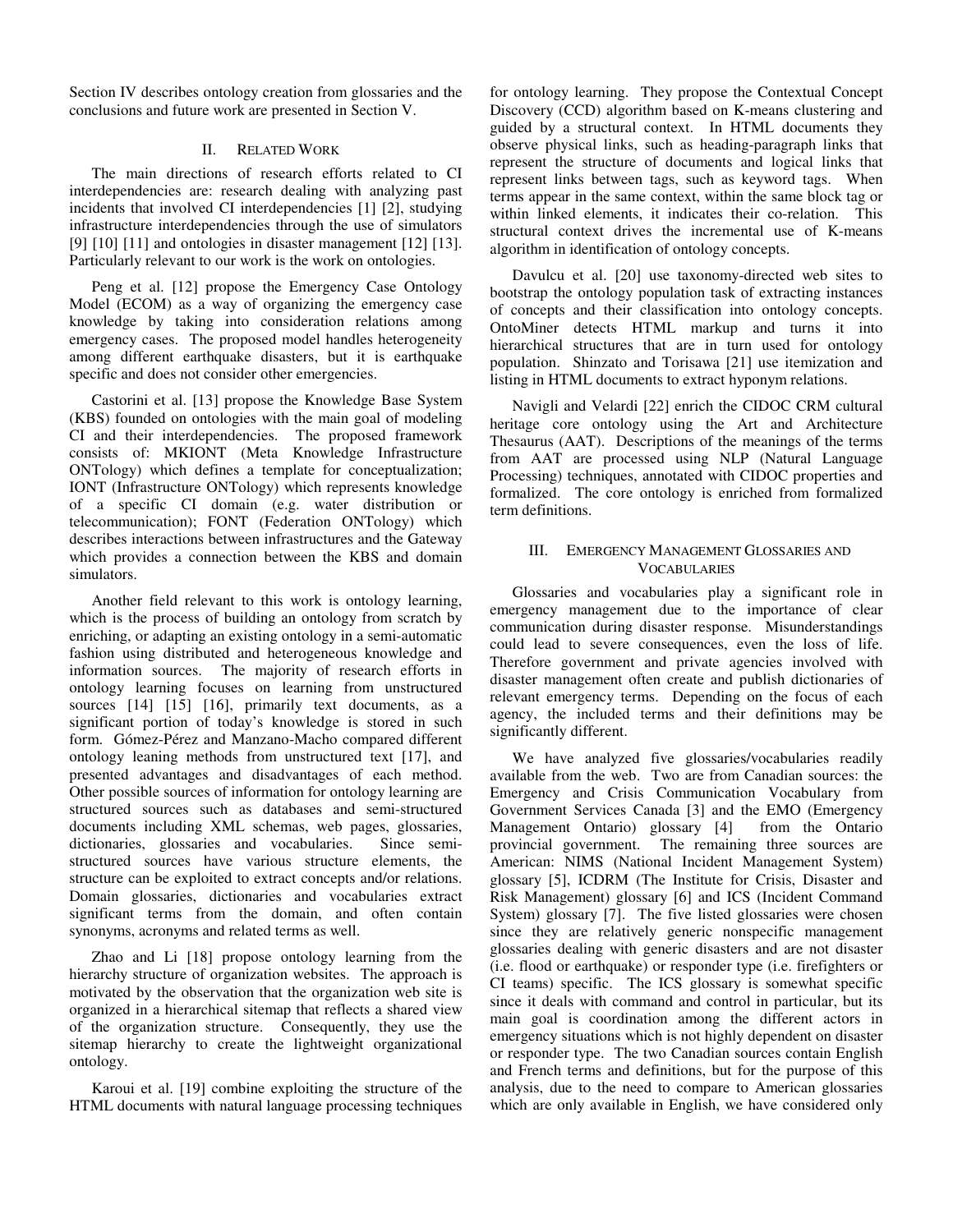the English terms of the glossaries. The same approach can be applied on the French part of those glossaries, or even glossaries in different languages.

### *A. Glossary Content Comparison*

All five observed glossaries describe the same domain and therefore it is expected that the terms included in them are similar and that a high number of terms is defined in most glossaries. Some discrepancy between Canadian and American dictionaries may exist due to the slight differences of American and Canadian English. As a first step, we looked into the five glossaries to see if, and to which degree, our expectations of content similarity were correct.

From the five observed glossaries, four are relatively close in the size (Table I) and include between 115 and 167 term definitions, while ICDRM is significantly larger, including 572 term definitions. As opposed to the other four glossaries that are intended to be used in practice, ICDRM is established for the purposes of emergency management education and practice. ICDRM was created by the Institute for Crisis, Disaster, and Risk Management, at The George Washington University.

Table II depicts the overlap between the observed glossaries. Even though all five glossaries are relatively generic emergency glossaries, there is very little overlap between them. Only seven terms are defined in all five glossaries: *emergency, hazard, mitigation, preparedness, recovery, response* and *threat*. And only five terms appear in four glossaries: *communications, incident, incident management team, prevention* and *public information officer*. Some terms that could be considered significant disaster management terms, such as *risk assessment, disaster, crisis*  and *alert*, are defined in only two glossaries. This demonstrates that a single glossary does not fully cover the domain and cannot be used as a standalone source for the creation of a disaster ontology. The high number of terms appearing in only one glossary is in part caused by the fact that the ICDRM glossary contains significantly more terms than the remaining four.

To further investigate the commonalities among glossaries, we observed the number of overlapping terms between pairs of glossaries. Table III shows the number of overlapping terms in pairs of glossaries and the percentage of relative overlap. The relative overlap is calculated as:

Relative overlap = (2 x number of overlapping terms) / total number of terms in the pair of glossaries x 100%.

The overlap between the Canadian (Emergency and Crisis Communication and EMO) and the American glossaries is relatively low – 10% or less. However, overlap between the two Canadian glossaries is still only 14%. A high number of term overlap occurs between the different American glossaries, with the highest between NIMS and ICS at 52%. This high term overlap can be explained by the fact that both ICS and NIMS are created by Federal Emergency Management Agency (FEMA).

TABLE I. GLOSSARY SIZE

|                          | Emer. and EMO   NIMS   ICDRM |     |     |     |
|--------------------------|------------------------------|-----|-----|-----|
|                          | Crisis Com                   |     |     |     |
| $\pm$ of terms $\pm$ 115 |                              | 129 | 167 | 153 |

TABLE II. TERM OVERLAP BETWEEN GLOSSARIES

| Number of glossaries<br>term appears in | Number of terms |
|-----------------------------------------|-----------------|
|                                         | 638             |
|                                         |                 |
|                                         |                 |
|                                         |                 |
|                                         |                 |

TABLE III. NUMBER OF OVERLAPPING TERM IN PAIRS OF GLOSSARIES AND RELATIVE OVERLAP.

|              | Emer. and EMO |       | <b>NIMS</b> | <b>ICDRM</b> | <b>ICS</b> |
|--------------|---------------|-------|-------------|--------------|------------|
|              | Crisis Com    |       |             |              |            |
| # of terms   | 115           | 129   | 167         | 572          | 153        |
| Emer. and    |               | 17    | 13 (9%)     | 30 (9%)      | 10(7%)     |
| Crisis Com   |               | (14%) |             |              |            |
| <b>EMO</b>   |               |       | 14 (9%)     | 34           | 9(6%)      |
|              |               |       |             | $(10\%)$     |            |
| <b>NIMS</b>  |               |       |             | 93           | 84         |
|              |               |       |             | (25%)        | (52%)      |
| <b>ICDRM</b> |               |       |             |              | 81         |
|              |               |       |             |              | $(22\%)$   |

There is a significant overlap between NIMS and ICDRM where 25% of the overlap is caused by the fact that ICDRM is developed with NIMS as its basis; moreover, a high number of ICDRM terms cite NIMS' definitions.

Among the five glossaries, we expected significant term overlap due to their shared domain and purpose, but the findings are on the contrary. Only high overlap is found between glossaries created within the same agency, ICS and NIMS glossaries. Overlaps between other pairs are generally low, and somewhat higher between pairs of glossaries from American sources.

Even for terms defined in all glossaries, definitions are often quite different across the glossaries; this is illustrated in Table IV with *Threat* as an example. In the five glossaries, there are five different definitions of term *Threat*. ICDRM gives two definitions of the term *Threat*, with one being the same as the definition in ICS.

In some situations, different terms have similar meanings. If we look at definition of the term *Hazard* in the ICDRM and NIMS glossary, 'Something that is potentially dangerous or harmful, often the root cause of an unwanted outcome,' it is very similar to the definition of the term *Threat* in the EMO glossary. The EMO glossary defines a *Threat* as, 'A person, thing or event regarded as a likely cause of harm or damage.' The two terms, *threat* and *hazard*, are defined as distinct terms in all five glossaries, but some of their definitions make it hard to distinguish between the meanings.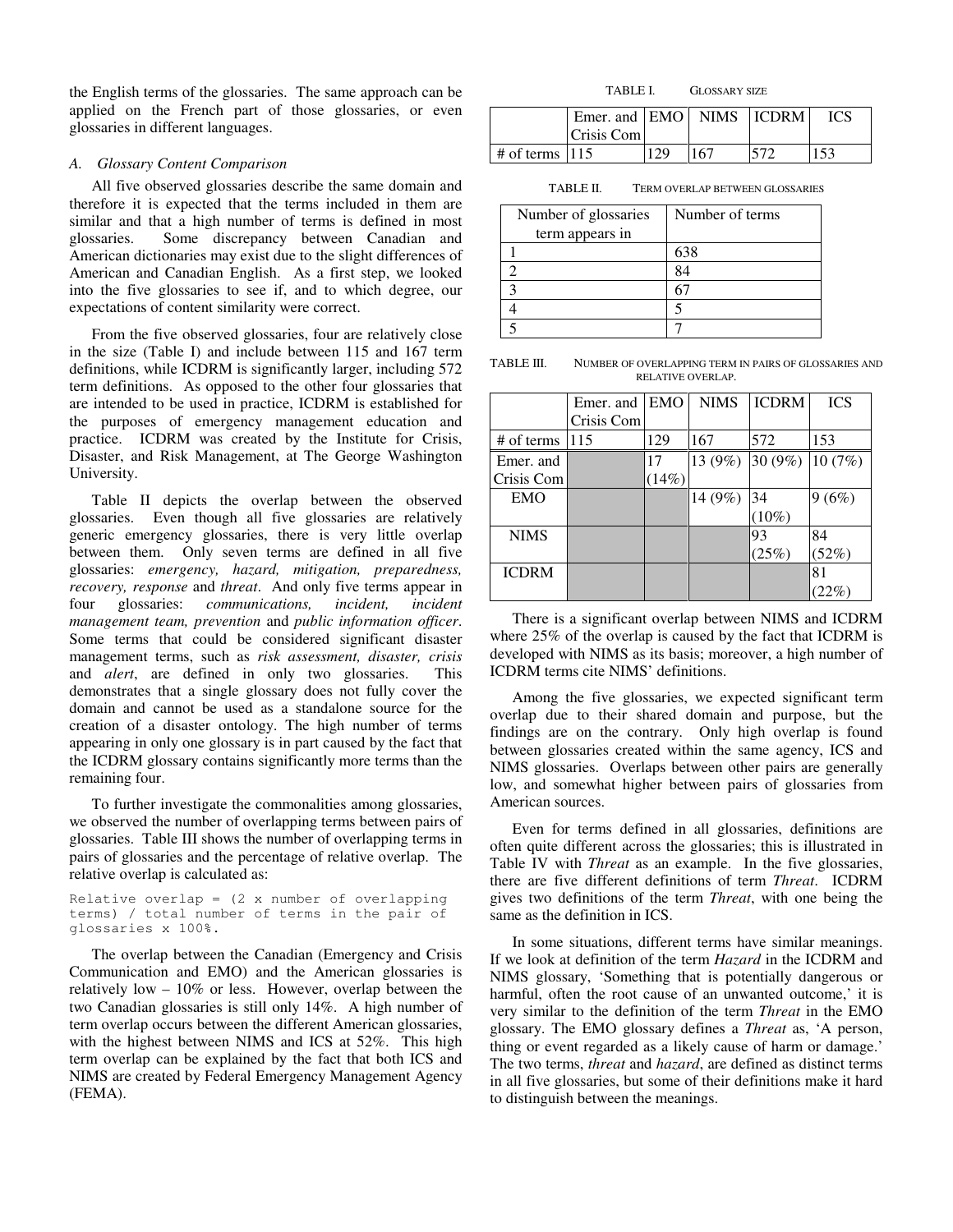TABLE IV. TERM *THREAT* IN DIFFERENT GLOSSARIES

| Glossary     | Term Definition                                  |  |
|--------------|--------------------------------------------------|--|
| Emerg. and   | The combination of the presence of a hazard      |  |
| Crisis Comm. | and an exposure pathway.                         |  |
| <b>EMO</b>   | A person, thing or event regarded as a likely    |  |
|              | cause of harm or damage.                         |  |
| <b>NIMS</b>  | Natural or manmade occurrence, individual,       |  |
|              | entity, or action that has or indicates the      |  |
|              | potential to harm life, information, operations, |  |
|              | the environment, and/or property.                |  |
| <b>ICDRM</b> | An indication of possible violence, harm, or     |  |
|              | danger.                                          |  |
| <b>ICDRM</b> | The possibility of a hazard occurrence;          |  |
|              | something that has the potential to cause        |  |
|              | harm.                                            |  |
| <b>ICS</b>   | An indication of possible violence, harm, or     |  |
|              | danger.                                          |  |

This analysis shows that even though the five glossaries deal with the same domain and have the same purpose, they are very different in the terms that they define as well as in term definitions. Therefore, the creation of a domain ontology needs to use a variety of domain glossaries to encompass vocabularies of different domain members and to achieve better domain coverage.

#### *B. Glossary Structures used for Ontology Creation*

Glossaries, as semi-structured documents, have structure and formatting that can be used to facilitate ontology creation. The typical structure of a glossary is a term or label followed by the term's definition. For example, '**Communications:** The process of transmission of information through verbal, written, or symbolic means.' In all five observed glossaries, the term label is distinguished from the rest of the text by bold font; for example, '**Hazard:** Something that is…'. In three sources, the term is separated from its definition by a colon, while the other two use new lines. Glossary terms are concepts significant for a domain of interest. Therefore, we extract glossary terms using source document formatting and create initial ontology concepts.

Acronyms are typically included in glossaries. In [3], acronyms are separated from the term by using a semicolon: '**business resumption planning; BRP**'. In the remainder of the observed glossaries, acronyms are in brackets following the term: '**Emergency Operations Center (EOC):**…**'**. This is used to extract properties of the concepts for the ontology. Some of the documents, such as EMO, NIMS and ICS also have a separate section for lists of the acronyms, where only the acronym and its meaning are listed. Often, this is a duplication of the acronym listed with the term definition.

Redirection is commonly used to lead from one term to another one: '**Action Plan:** See Incident Action Plan'. If the term does not have definition, but it only has redirection, redirection is used to lead to a synonym term where the description is specified. In the observed documents, redirection is performed through the use of the 'See' word

preceding a redirecting term. Therefore, if the term does not have a description and it is followed by a redirecting 'See' word, the two terms are considered synonyms. For the identification of synonyms, EMO also uses the 'synonym' word in formatting such as '**full-scale exercise** (synonym: **field exercise**)'.

Some terms are described and also contain a redirecting 'See' word; for example: '*Competency*: A specific knowledge element… See "Proficiency"'. In this case, description of a redirecting term c*ompetency* and a redirected *proficiency* term are not the same, and therefore the terms are not synonyms. In this situation 'See' indicates a related or similar concept. In the presented example, 'See' indicates that term c*ompetency* is related to term *proficiency.* EMO uses 'See also' in lieu of 'See' from the presented example to indicate related terms: '**Incident Action Plan (IAP):** An oral or written plan ... See also "Action Plan."'. These two patterns are used for the creation of relations between ontology concepts. In the Emergency and Crisis Communication Vocabulary, relations among terms are given more significance than in the other observed documents. The abbreviation 'cf.' is used to identify a cross-reference to a related concept, each being separated by a semi-colon; for example, '**mitigation** … cf. emergency management; preparedness; recovery; response; resumption'. Of the 115 terms defined in this document, related term(s) are specified for 91. Commonly, several related terms are specified for a single term, bringing the total number of relations specified in this way to 242. Even though this pattern appears in only one of the observed glossaries, it is a significant resource for the creation of relations in an ontology.

Some glossaries distinguish among different meanings of a single term. The emergency and Crisis Communication Vocabulary uses number superscripts to indicate different meanings, while EMO uses numbers in brackets following the term: '**hazard (1)** A risk that is a threat. **hazard (2)** An event ...'. ICDRM uses bullets to specify different definitions, as in:

#### **'Hazard**:

- A potential or actual force, …
- Something that is  $\ldots$

ICDRM has formatting features indicating taxonomic hierarchies. For example, the term *volunteer* is in the ICDRM, but its definition is not specified. The term *volunteer* is followed by bulleted list where each bullet specifies definitions of a specific kind of volunteer, such as *Accepted volunteer*, *Affiliated volunteer*, *Recruited volunteer* and others. This pattern defines a hyponym (is-a) relation where one concept is a subconcept of another concept; for example, *Affiliated volunteer* is a special kind of *Volunteer*. This is the only structural pattern in observed glossaries that we use for the extraction of hyponym relations.

#### IV. DISASTER ONTOLOGY

The structures of the glossaries represent a strong foundation for the creation of an initial domain ontology. Domain experts' knowledge was used in the process of the glossary creation and it is built into the glossary itself. Terms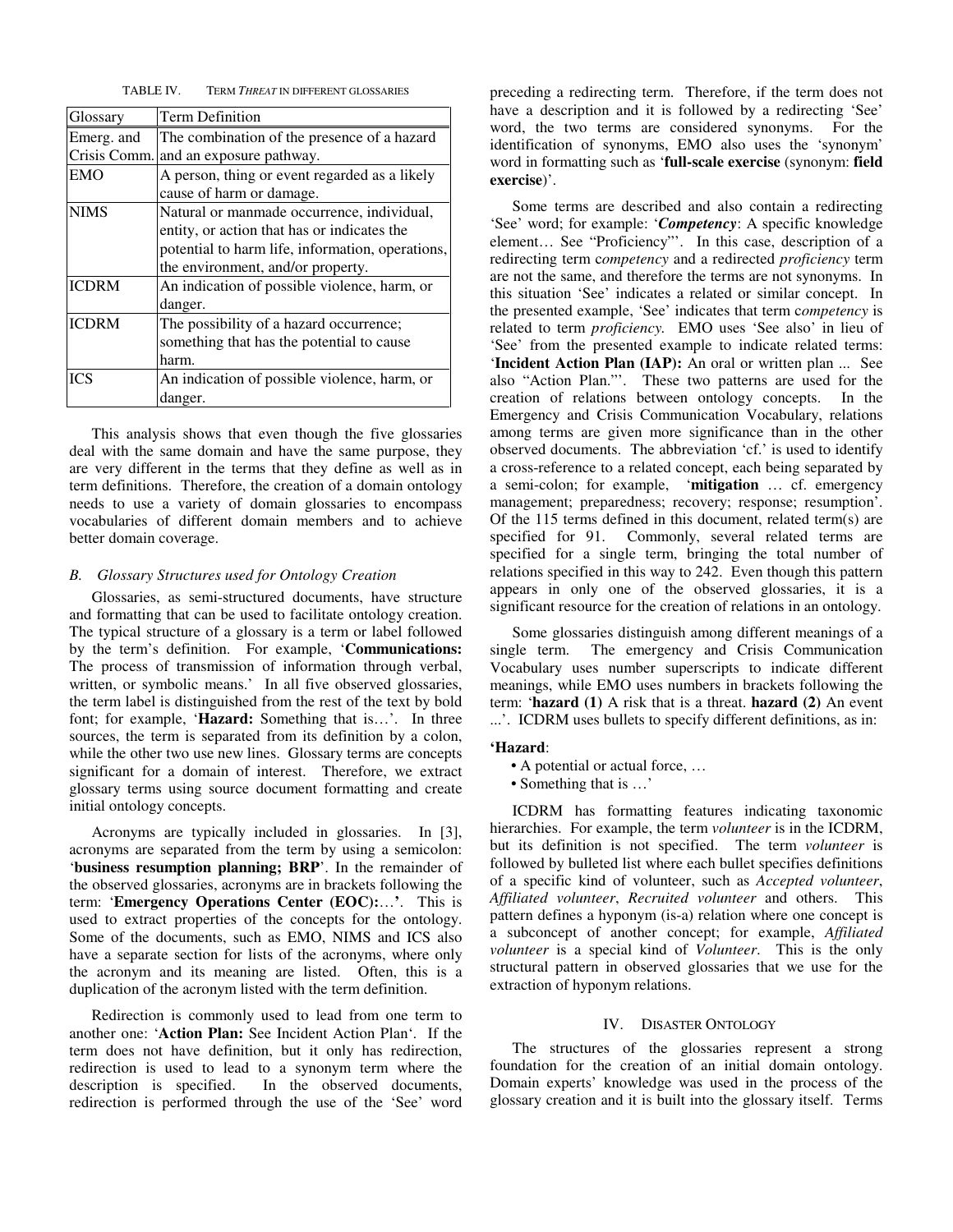defined in the glossary are identified as relevant terms by the people and organizations that created the glossary. Other elements, such as synonyms, related terms, acronyms and subconcepts, are extractions of domain knowledge as well.

We use the formatting aspects of glossaries described in subsection III.B as a source of information for the ontology's creation. We use only the formatting elements to extract an ontology, without the use of any natural language processing techniques. Fig. 1 depicts the use of the formatting elements of glossaries in ontology learning. The left column shows the structural elements observed in one or more glossaries. It is followed by the example of each pattern from one of the observed glossaries. Those formatting patterns identify fragments of the glossaries that are translated into different ontology elements as shown in the ontology element column of the Fig. 1. Patterns used in the ontology creation process are only those found in the five disaster management dictionaries analyzed. The use of other glossaries, dictionaries or vocabularies may demand different or additional patterns depending on the structure of the source document.

Using a single glossary for ontology creation would limit the ontology to the view of the domain described by the glossary creator; this single view is likely to not be shared by other participants in the same domain. The coverage of the domain would also be limited. To alleviate this, we use the multiple glossaries described in Section III for the ontology creation.



Figure 1. From formatting element to ontology component



Figure 2. Fragment of ontology created from glossaries

Fig. 2 illustrates a fragment of the ontology created from the five observed glossaries using only the formatting elements of the source documents without the use of any natural language processing techniques. Concepts and relations are extracted from different glossaries. The concepts *hazard* and *threat* appear in all five glossaries. The concept *Plan* is defined only in the ICDRM glossary, while the other glossaries contain definitions of more specific plans, such as *preparedness plan* and *response plan*. *Emergency management plan* is identified as a synonym of *emergency plan* and *action plan* is a synonym of *incident action plan*.

For use by machines and software systems, the created ontology can be represented in an ontology language of choice, such as OWL (Web Ontology Language), OIL (Ontology Interchange Language) or others. The choice of representation language does not change the ontology learning process, but it only changes how the ontology is represented for automatic processing.

#### V. CONCLUSIONS AND FUTURE WORK

Emergency preparedness, mitigation, response and recovery involve response teams, various CI teams, police and others. Involvement of different views of the same domain presents a significant challenge in achieving a successful communication process. Ontologies are a tool for achieving a common understanding of the domain as well as for facilitation of software interoperability.

We explore the use of glossaries as semi-formatted stores of domain knowledge for ontology creation. Domain experts' knowledge was used in the process of glossary creation and is built into the glossary in the form of content and formatting. Terms chosen to be included and defined in a glossary are identified as relevant terms for the domain by domain experts and organizations involved in the glossary creation. We exploit this knowledge built into glossaries for ontology learning.

Specifically, we observe five glossaries from the disaster management domain and analyze their formatting, content and